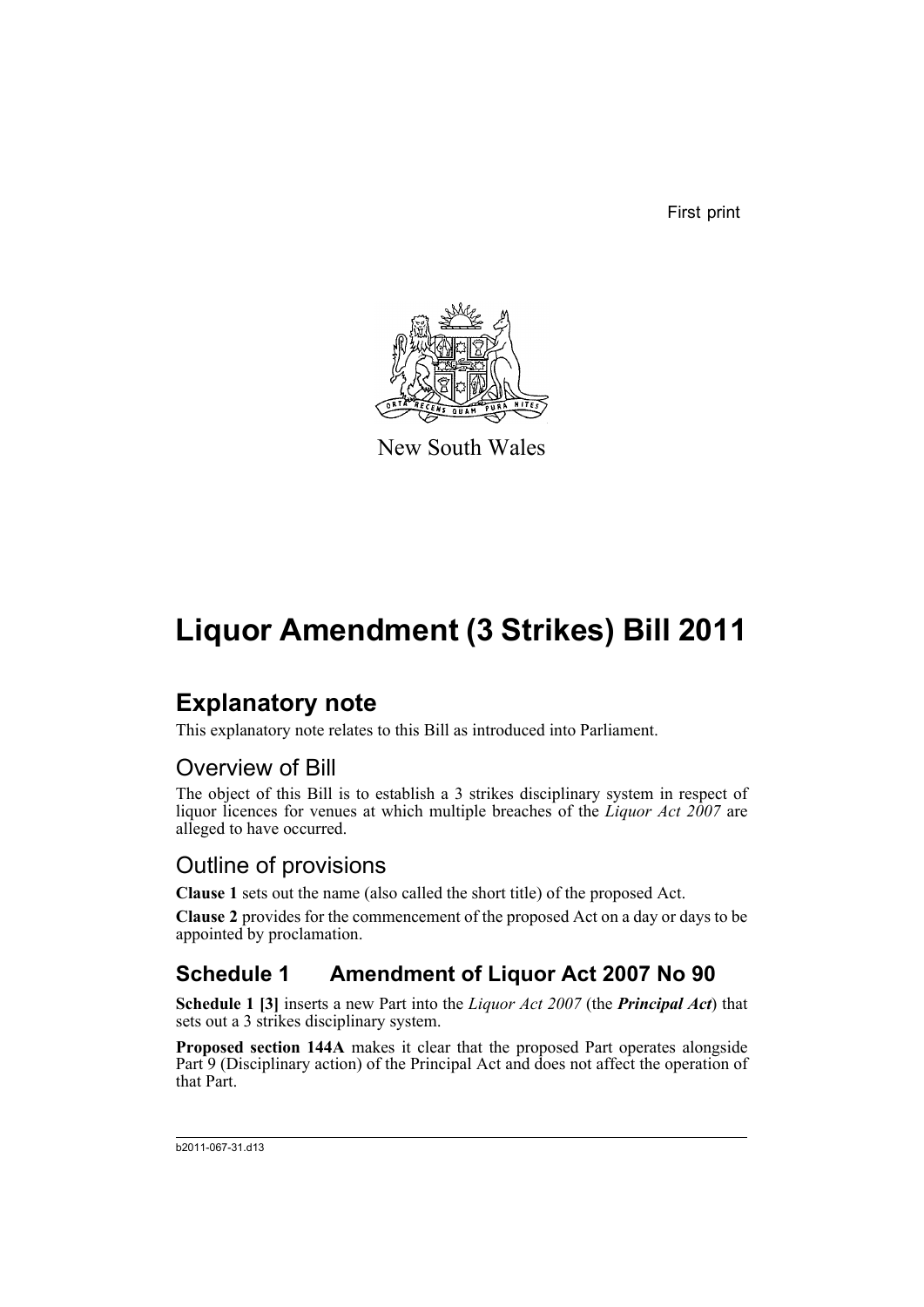Explanatory note

**Proposed section 144B** defines the terms *business owner* (the person who owns the business carried on under the liquor licence), *prescribed offence* (certain specified offences under the Principal Act or offences under the Principal Act or the regulations that are prescribed by the regulations) and *relevant person* (the licensee, and manager of the licensed premises and any employees or agents of those persons) and sets out the circumstances in which a person is taken to be charged with a prescribed offence and the circumstances in which those charges are taken to be withdrawn or dismissed. The proposed section also sets out when offences occurring close together in time are taken to be a single offence and when an alleged offence is taken to cause a strike to be incurred.

**Proposed section 144C** sets out the consequences of 3 strikes being incurred in respect of a licence under the Principal Act (a *licence*). The licence is automatically cancelled (unless the licence is a club licence) and within 12 months after that cancellation, a person cannot be granted a licence in respect of the premises to which the cancelled licence related (the *subject premises*) if the applicant for the new licence or a close associate of the applicant was the business owner (or was a close associate of the business owner) under the cancelled licence. In addition, the licensee and the manager of the subject premises are permanently prohibited from being the licensee or manager, or an employee or agent of the licensee or manager, of the subject premises. Each of those persons is also permanently prohibited from holding any other licence or being a manager of any other licensed premises, unless the person was not the licensee or manager when the first 2 strikes were incurred, in which case the prohibition is for the period (if any) decided by the Director-General of the Department of Trade and Investment, Regional Infrastructure and Services (the *Director-General*). If a club licence incurs 3 strikes, the secretary of the club is permanently prohibited from being the secretary of the club or from being the manager of the club, or from being an employee or agent of the club or the manager of the club. The person is also permanently prohibited from being a secretary of any other club, holding any other licence or being a manager of any other licensed premises, unless the person was not the secretary when the first 2 strikes were incurred, in which case the prohibition is for the period (if any) decided by the Director-General.

**Proposed section 144D** permits the Director-General to impose certain conditions on a licence that has incurred one or 2 strikes. These range from requiring the use of plans of management and incident registers through to prohibiting the sale or supply of liquor on the licensed premises at all times for a period of up to 6 months.

**Proposed section 144E** sets out the circumstances in which a first strike is incurred in respect of a licence. A first strike is incurred if 3 prescribed offences are alleged to have occurred on 3 separate occasions within a 12–month period and one or more relevant persons are charged with those offences. Alternatively, a first strike may be incurred if a relevant person is charged with a prescribed offence and the Director-General decides that a strike should be incurred because of the seriousness of the alleged offence or because of the seriousness of any harm that may have resulted from, or been associated with, the commission of the alleged offence.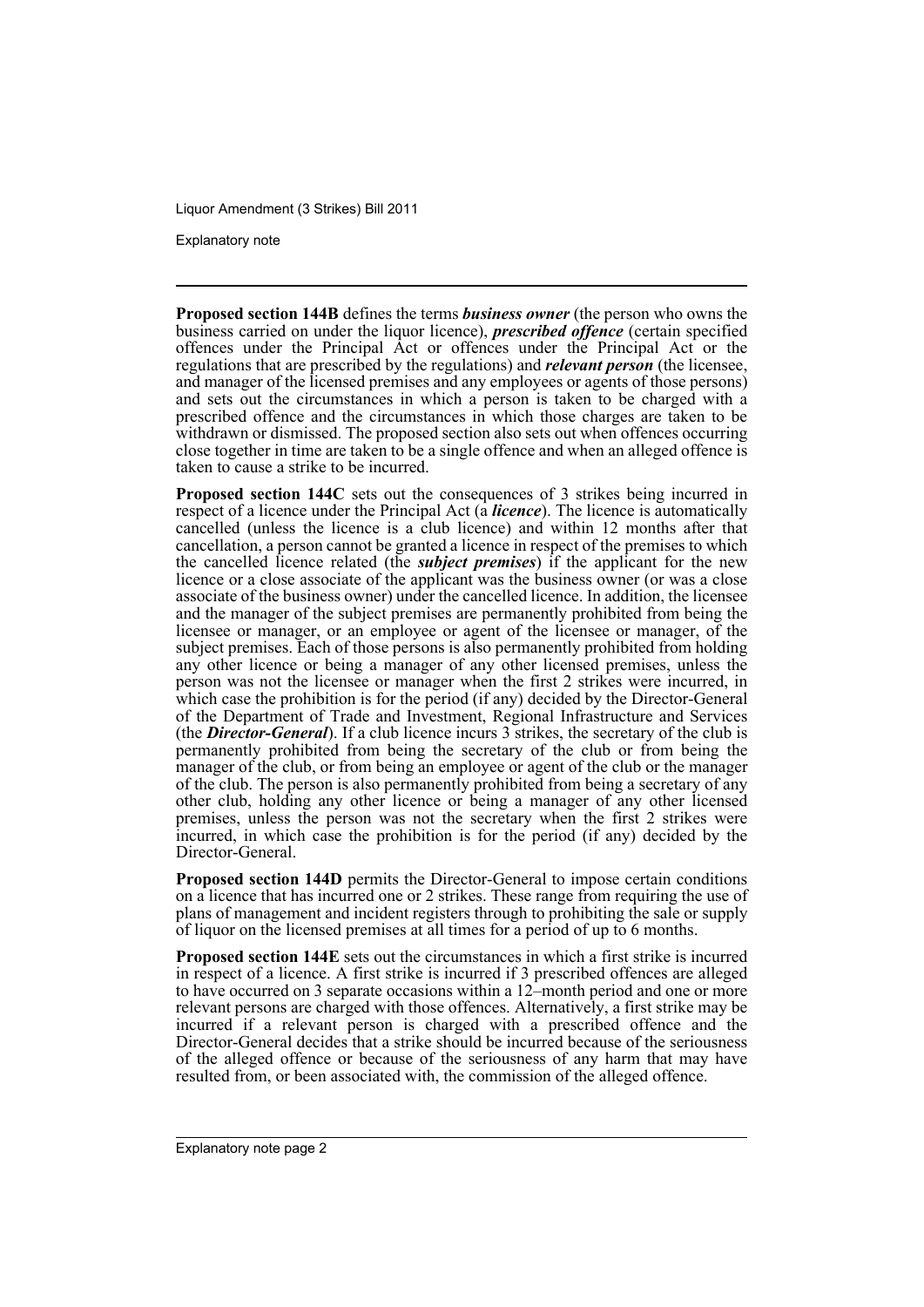Explanatory note

**Proposed section 144F** sets out the circumstances in which a second strike is incurred in respect of a licence. A second strike is incurred if relevant persons are charged with  $2$  or more prescribed offences that are alleged to have occurred within 12 months after a first strike coming into force and each of the new prescribed offences is the same type of offence (being an offence charged under the same provision) as an offence that caused the first strike. Alternatively, a strike is incurred if a relevant person is charged with committing a prescribed offence that is alleged to have occurred within 12 months after the first strike came into force and the Director-General decides that a strike should be incurred. The Director-General may decide that a strike should be incurred because of the seriousness of the alleged offence or because of the seriousness of any harm that may have resulted from, or been associated with, the commission of the alleged offence. The Director-General may also decide that a strike should be incurred if one or more other prescribed offences are alleged to have been committed by relevant persons since the first strike came into force and the Director-General is satisfied that a strike should be incurred in the circumstances.

**Proposed section 144G** sets out the circumstances in which a third strike is incurred in respect of a licence. A third strike may only be incurred if a relevant person is charged with a prescribed offence and the Director-General decides that a strike should be incurred in the circumstances. Before making such a decision the Director-General must be satisfied that since the date of the first alleged offence that caused the first strike, at least 6 charges for prescribed offences by one or more relevant persons have been proven by the payment of an amount under a penalty notice in respect of the offence or a finding of guilt (whether or not this finding of guilt has proceeded to conviction). However, if a strike has been imposed in respect of a single charge because of the seriousness of the alleged offence or its harm, the charge for that offence if proven counts as 3 charges towards that required total of 6.

**Proposed section 144H** sets out when strikes are in force with respect to a licence and makes it clear that a strike can only cease to be in force when the Director-General decides. A strike does not automatically cease to be in force even if all of the charges that caused the strike to be incurred are withdrawn or dismissed.

**Proposed section 144I** sets out the matters that must be taken into account when the Director-General makes a decision under the proposed Part. It also requires the Director-General to notify the licensee, manager and certain other persons of any decision along with reasons for the decision and information about rights to have the decision reviewed.

**Proposed section 144J** provides for reviews of decision of the Director-General by the Administrative Decisions Tribunal. An application for such a review does not operate to stay any decision of the Director-General unless the Administrative Decisions Tribunal otherwise directs.

**Schedule 1 [6]** provides that the proposed Part does not apply to offences occurring before the commencement of that Part.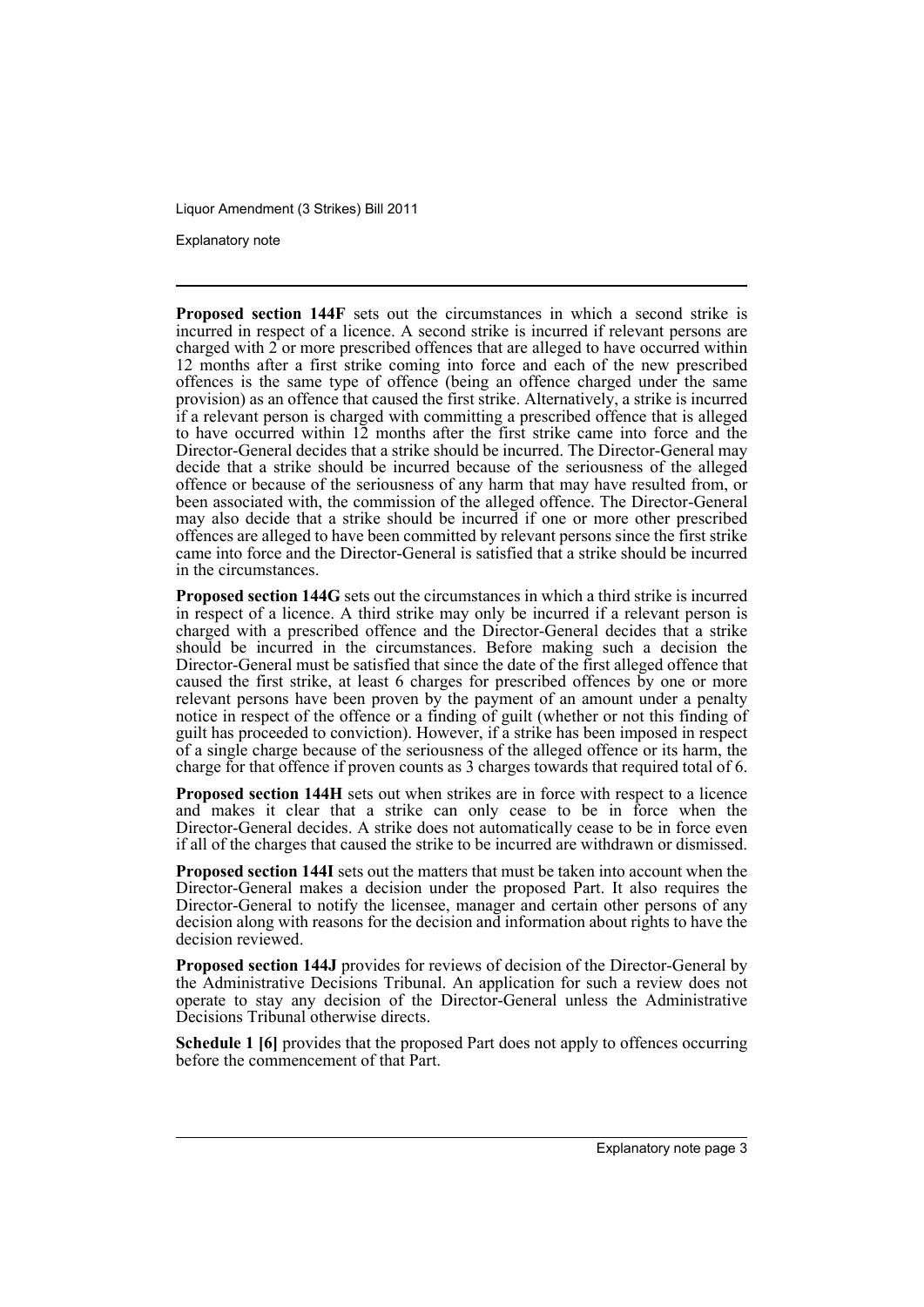Explanatory note

**Schedule 1 [4]** makes a consequential amendment.

**Schedule 1 [1], [2] and [7]** update references to Departments.

**Schedule 1 [5]** permits the Governor to make regulations of a savings or transitional nature consequent on the enactment of the proposed Act.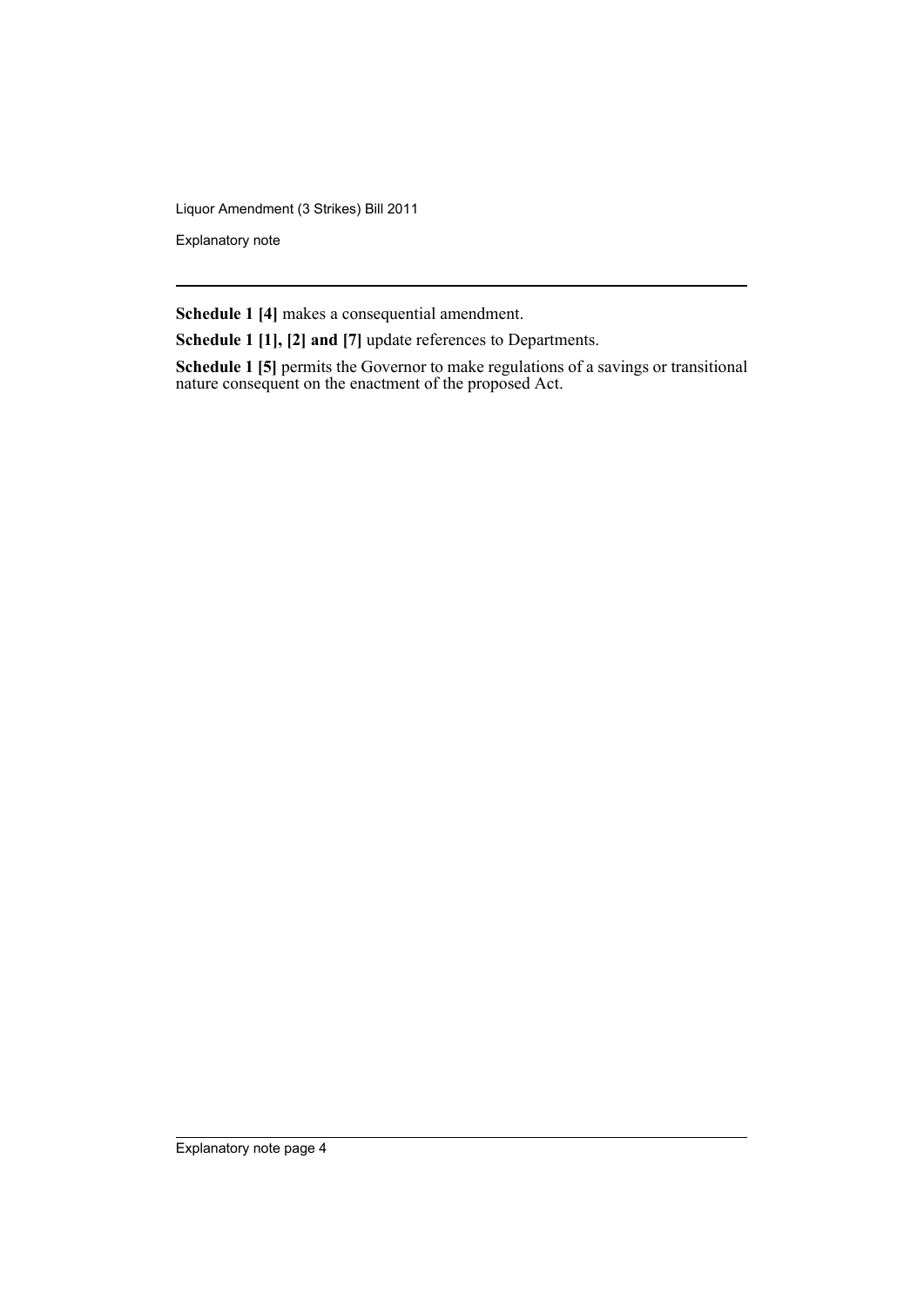First print



New South Wales

# **Liquor Amendment (3 Strikes) Bill 2011**

# **Contents**

|                                               | Page |
|-----------------------------------------------|------|
| 1 Name of Act                                 |      |
| 2 Commencement                                |      |
| Schedule 1 Amendment of Liquor Act 2007 No 90 |      |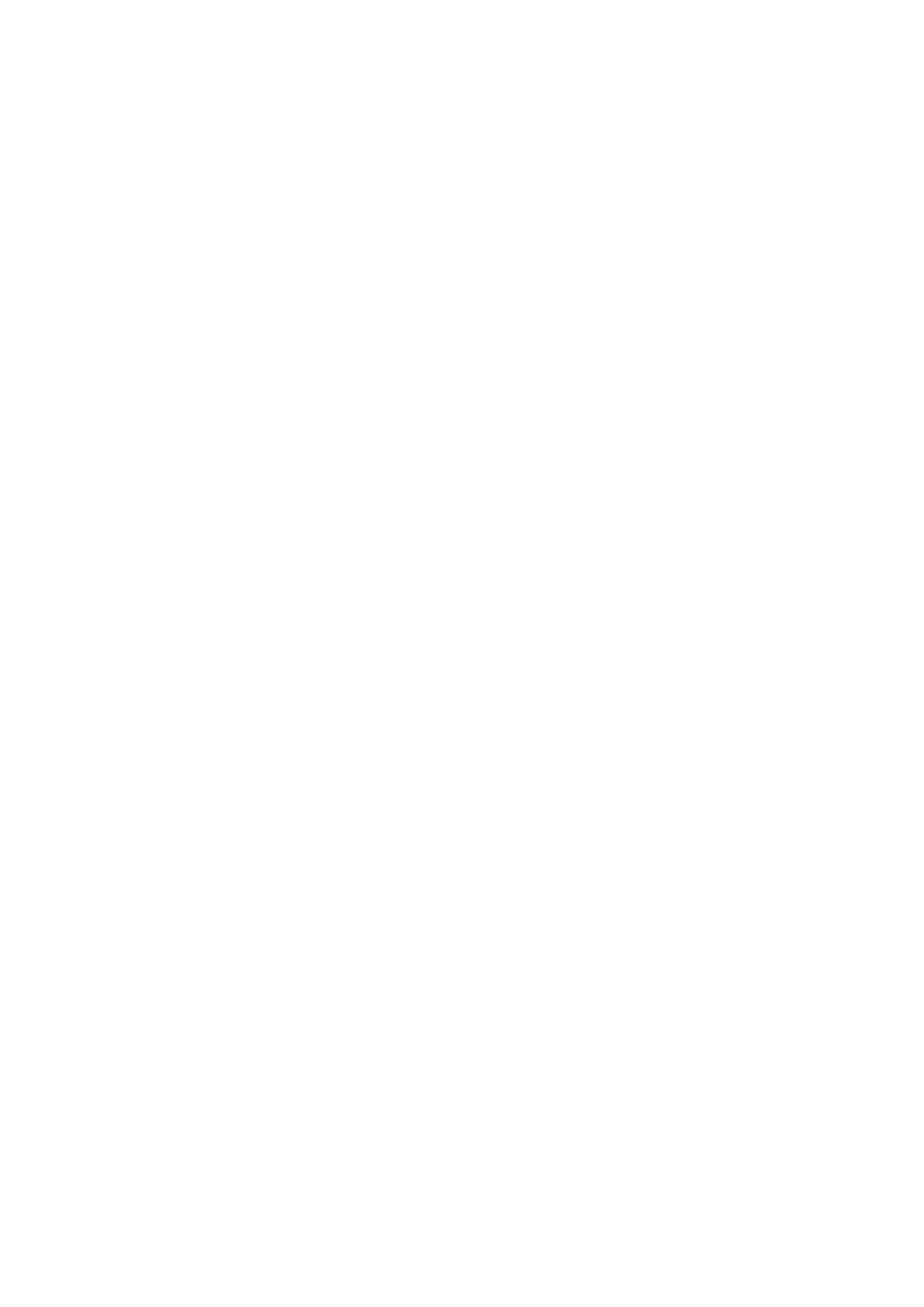

New South Wales

# **Liquor Amendment (3 Strikes) Bill 2011**

No , 2011

## **A Bill for**

An Act to amend the *Liquor Act 2007* to introduce a 3 strikes disciplinary system for licences in respect of premises on which multiple breaches of that Act are alleged to have occurred; and for other purposes.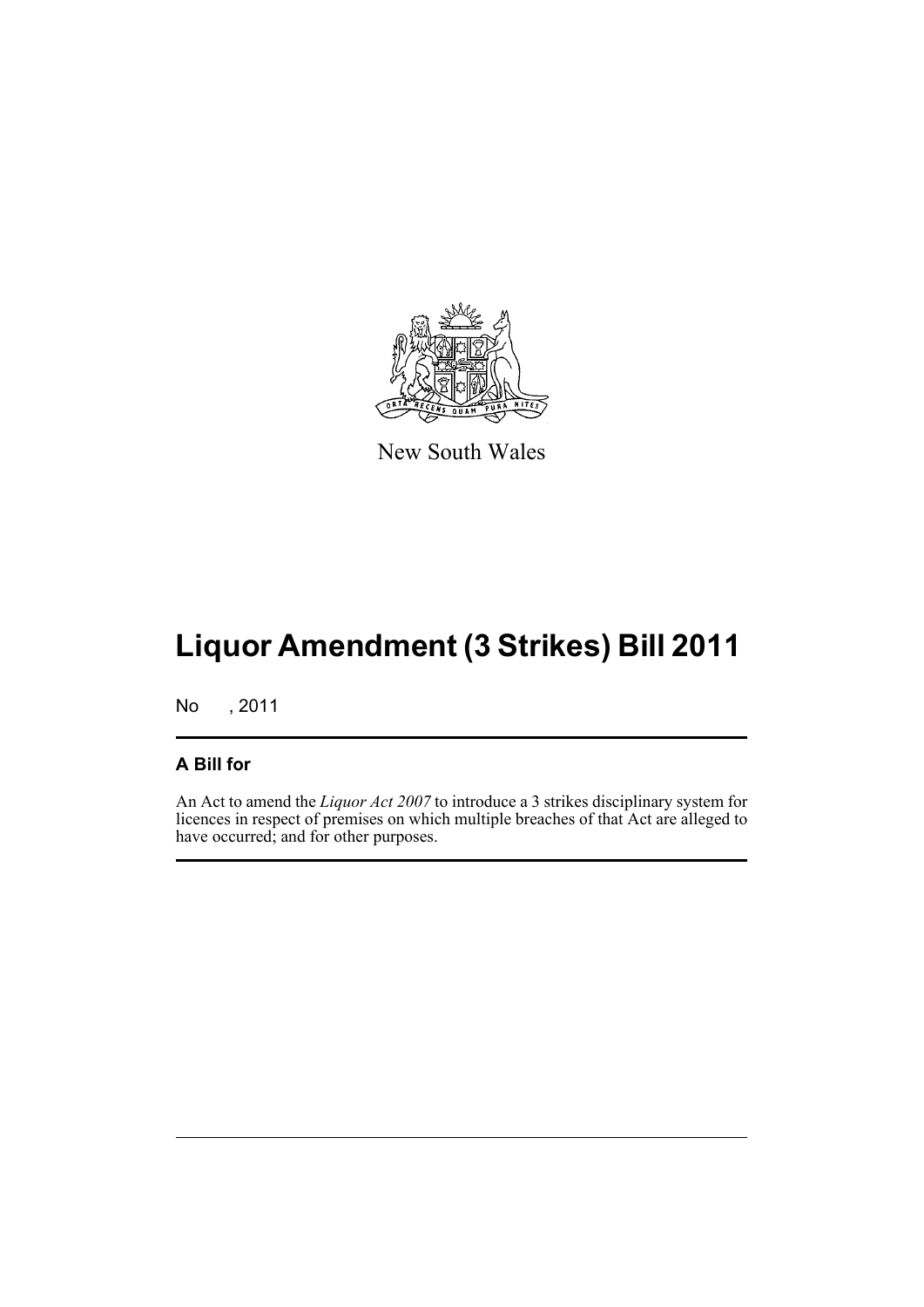<span id="page-7-1"></span><span id="page-7-0"></span>

| The Legislature of New South Wales enacts:                           | 1              |
|----------------------------------------------------------------------|----------------|
| Name of Act                                                          | $\mathcal{P}$  |
| This Act is the Liquor Amendment (3 Strikes) Act 2011.               | 3              |
| Commencement                                                         | $\overline{a}$ |
| This Act commences on a day or days to be appointed by proclamation. | 5              |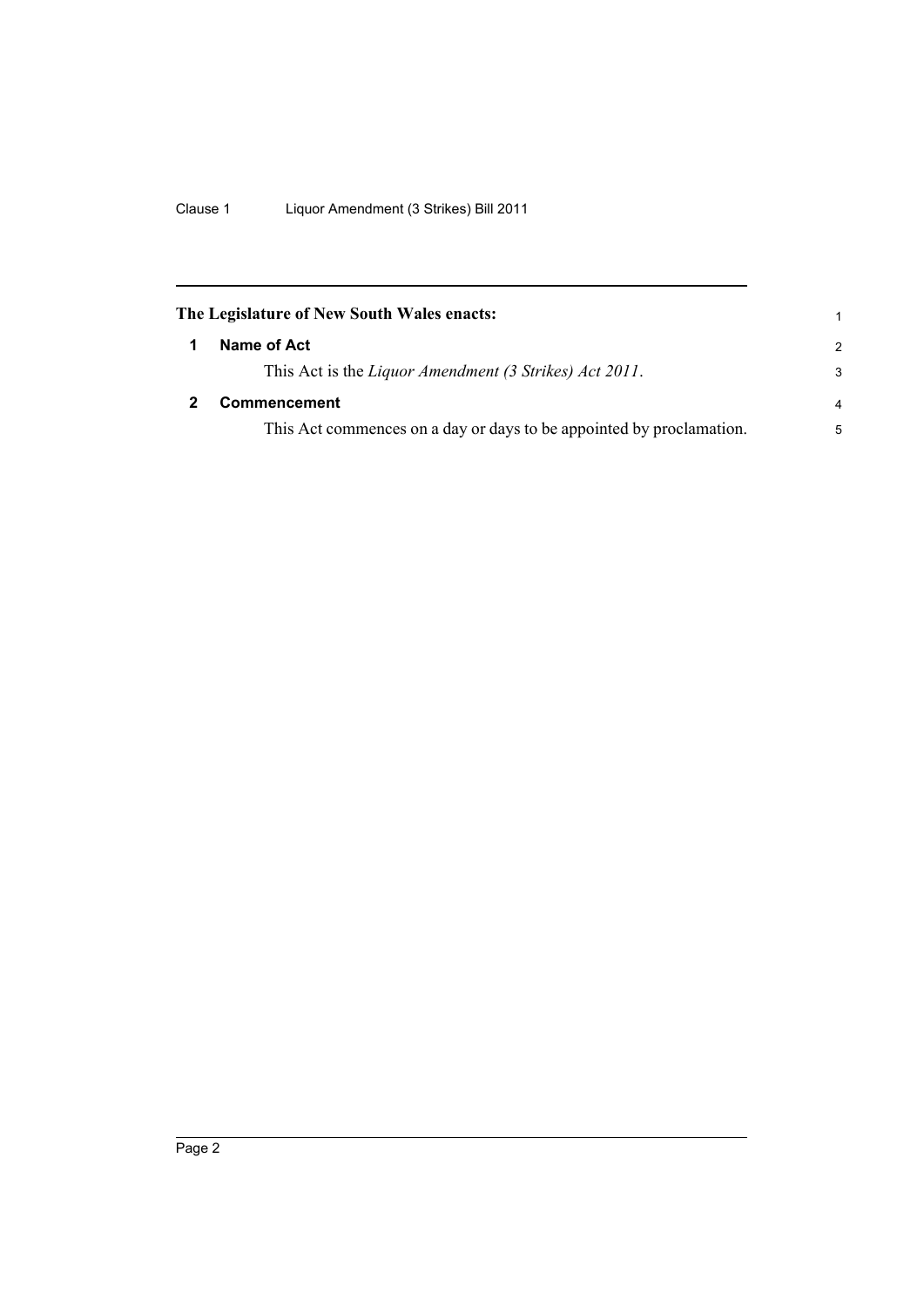Amendment of Liquor Act 2007 No 90 Schedule 1

<span id="page-8-0"></span>

|     | <b>Schedule 1</b>                                                             |                      |                    | <b>Amendment of Liquor Act 2007 No 90</b>                                                                                                    | $\mathbf{1}$   |  |  |  |
|-----|-------------------------------------------------------------------------------|----------------------|--------------------|----------------------------------------------------------------------------------------------------------------------------------------------|----------------|--|--|--|
| [1] | <b>Section 4 Definitions</b>                                                  |                      |                    |                                                                                                                                              |                |  |  |  |
|     |                                                                               |                      |                    | Omit the definition of <i>Director-General</i> from section 4 (1).                                                                           | 3              |  |  |  |
|     |                                                                               | Insert instead:      |                    |                                                                                                                                              | $\overline{4}$ |  |  |  |
|     |                                                                               |                      |                    | <b>Director-General</b> means the Director-General of the Department<br>of Trade and Investment, Regional Infrastructure and Services.       | 5<br>6         |  |  |  |
| [2] | Section 47H Restrictions on licence conditions imposed by<br>Director-General |                      |                    |                                                                                                                                              |                |  |  |  |
|     |                                                                               |                      |                    | Omit "of Communities NSW" from section 47H (1).                                                                                              | 9              |  |  |  |
| [3] | Part 9A                                                                       |                      |                    |                                                                                                                                              | 10             |  |  |  |
|     |                                                                               | Insert after Part 9: |                    |                                                                                                                                              |                |  |  |  |
|     |                                                                               |                      |                    | Part 9A Disciplinary action-3 strikes                                                                                                        | 12             |  |  |  |
|     | 144A                                                                          |                      |                    | Part does not limit Part 9                                                                                                                   | 13             |  |  |  |
|     | This Part does not limit the operation of Part 9.                             |                      |                    |                                                                                                                                              |                |  |  |  |
|     | 144B                                                                          |                      | <b>Definitions</b> |                                                                                                                                              | 15             |  |  |  |
|     |                                                                               | (1)                  |                    | In this Part:                                                                                                                                | 16             |  |  |  |
|     |                                                                               |                      |                    | <b>business owner</b> in relation to a licence means the owner of the<br>business carried on under the licence.                              | 17<br>18       |  |  |  |
|     |                                                                               |                      |                    | <i>prescribed offence</i> in relation to a licence means an offence                                                                          | 19             |  |  |  |
|     |                                                                               |                      |                    | against any of the following provisions of this Act (or a provision<br>of this Act or the regulations that is prescribed by the regulations) | 20<br>21       |  |  |  |
|     |                                                                               |                      |                    | that is alleged to have occurred on or in relation to the premises<br>to which the licence relates:                                          | 22<br>23       |  |  |  |
|     |                                                                               |                      | (a)                | section 11 (2) (breach of licence condition) but only in<br>respect of conditions imposed under this Part or<br>Schedule 4,                  | 24<br>25<br>26 |  |  |  |
|     |                                                                               |                      | (b)                | section $73$ (1) (a) or (b) (permitting intoxication or<br>indecent, violent or quarrelsome conduct),                                        | 27<br>28       |  |  |  |
|     |                                                                               |                      | (c)                | section 73 (2) (selling or supplying liquor to an intoxicated<br>person),                                                                    | 29<br>30       |  |  |  |
|     |                                                                               |                      | (d)                | section 74 (1) (b), (2), (3) (b) or (4) (permitting the sale,<br>use or possession of a prohibited plant or prohibited drug),                | 31<br>32       |  |  |  |
|     |                                                                               |                      | (e)                | section 117 (1), (2) or (8) (selling or supplying liquor to a<br>minor or allowing such sale or supply).                                     | 33<br>34       |  |  |  |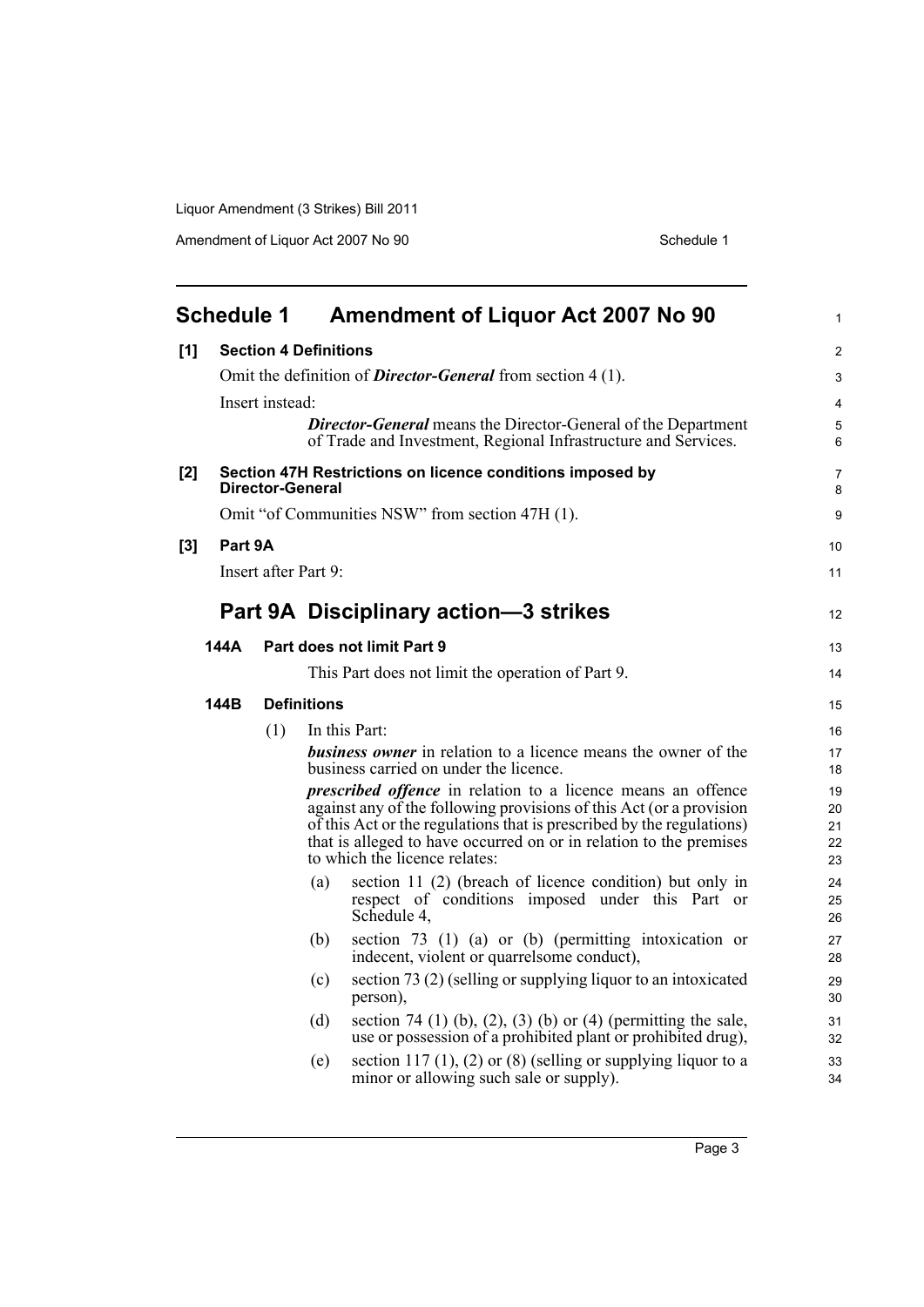Schedule 1 Amendment of Liquor Act 2007 No 90

*relevant person* in relation to a licence means the licensee or manager of the premises to which the licence relates or any employee or agent of the licensee or manager.

- (2) For the purposes of this Part:
	- (a) a person is taken to be charged with a prescribed offence if a penalty notice or court attendance notice has been issued to the person in respect of the offence, and
	- (b) any such charge is taken to be withdrawn or dismissed if the penalty notice or court attendance notice is withdrawn or if a court hears the matter and acquits the person, and
	- (c) prescribed offences that are alleged to have occurred in relation to a particular licence are taken to be a single prescribed offence with respect to that licence if those offences occurred within a single 24 hour period, and
	- (d) an offence is taken to cause a strike if a person is charged with the offence and that charge (or that charge along with other charges) causes a strike to be incurred, regardless of whether the charge is subsequently withdrawn or dismissed.

### **144C Consequences of 3 strikes**

#### (1) **Licences other than club licences**

The following provisions have effect if 3 strikes are in force in respect of a licence (other than a club licence):

- (a) the licence is automatically cancelled,
- (b) within 12 months after that cancellation, a person cannot be granted a licence in respect of the premises to which the cancelled licence related (the *subject premises*) if the applicant for the new licence or a close associate of the applicant was the business owner (or was a close associate of the business owner) under the cancelled licence at the time the offence that caused the third strike is alleged to have occurred,
- (c) any person who was the licensee or manager of the subject premises at the time the offence that caused the third strike is alleged to have occurred is permanently disqualified from holding a licence in respect of, or being appointed to manage, the subject premises,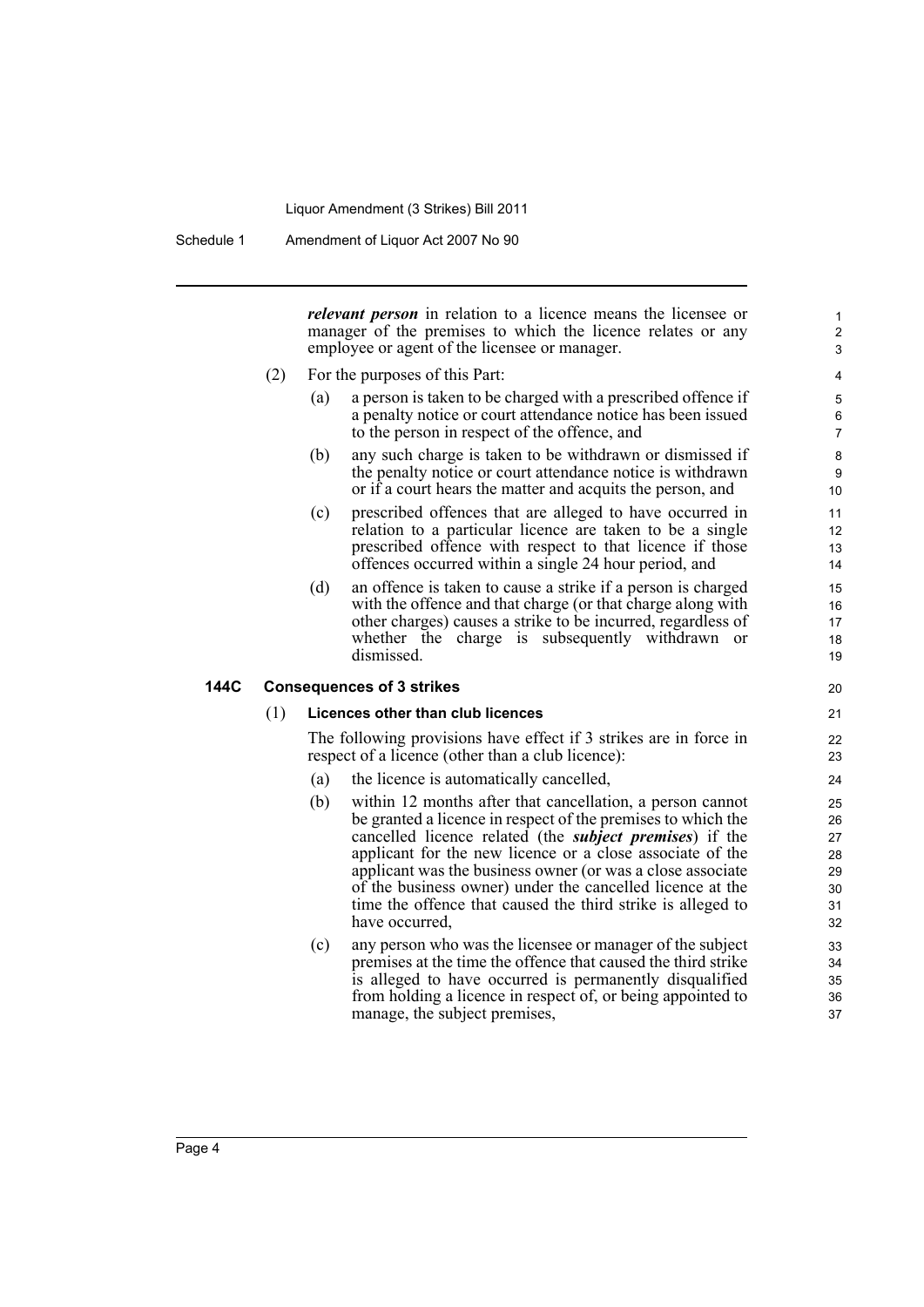Amendment of Liquor Act 2007 No 90 Schedule 1

|      |     | (d)<br>any such person is also disqualified from holding any other<br>licence or being appointed to manage any other licensed<br>premises:<br>(i)<br>permanently, or<br>(ii)<br>if the person was not the licensee or manager (as the<br>case may be) when the first 2 strikes were incurred,<br>the period<br>$\int$<br>decided<br>for<br>any)<br>by<br>the<br>Director-General. |
|------|-----|-----------------------------------------------------------------------------------------------------------------------------------------------------------------------------------------------------------------------------------------------------------------------------------------------------------------------------------------------------------------------------------|
|      | (2) | It is a condition of any subsequent licence issued in respect of the<br>subject premises that a person who is disqualified under<br>subsection $(1)$ (c) must not be employed or otherwise engaged as<br>an employee or agent of the licensee or manager of those<br>premises.                                                                                                    |
|      | (3) | <b>Club licences</b>                                                                                                                                                                                                                                                                                                                                                              |
|      |     | If 3 strikes are in force against a club licence, the person who was<br>the secretary of the registered club at the time the offence that<br>caused the third strike is alleged to have occurred:                                                                                                                                                                                 |
|      |     | automatically ceases to be the secretary (if that person is<br>(a)<br>still the secretary when the third strike comes into force),<br>and                                                                                                                                                                                                                                         |
|      |     | (b)<br>is permanently disqualified from being the secretary of that<br>registered club or from being appointed to manage any of<br>the club's premises, and                                                                                                                                                                                                                       |
|      |     | (c)<br>is disqualified from being the secretary of any other<br>registered club, holding any licence or being appointed to<br>manage any other licensed premises:<br>(i)<br>permanently, or                                                                                                                                                                                       |
|      |     | (ii)<br>if the person was not the secretary when the first<br>2 strikes were incurred, for the period (if any)<br>decided by the Director-General.                                                                                                                                                                                                                                |
|      | (4) | It is a condition of a club licence that a person who is disqualified<br>from being the secretary of the club under subsection $(3)(b)$ must<br>not at any time be employed or otherwise engaged as an<br>employee or agent of the club or of the manager of any of the<br>club's premises.                                                                                       |
| 144D |     | Conditions may be imposed if strikes incurred                                                                                                                                                                                                                                                                                                                                     |
|      | (1) | The Director-General may decide to impose conditions on a<br>licence (or vary such conditions) in relation to licensed premises                                                                                                                                                                                                                                                   |

if one or 2 strikes are in force in respect of the licence.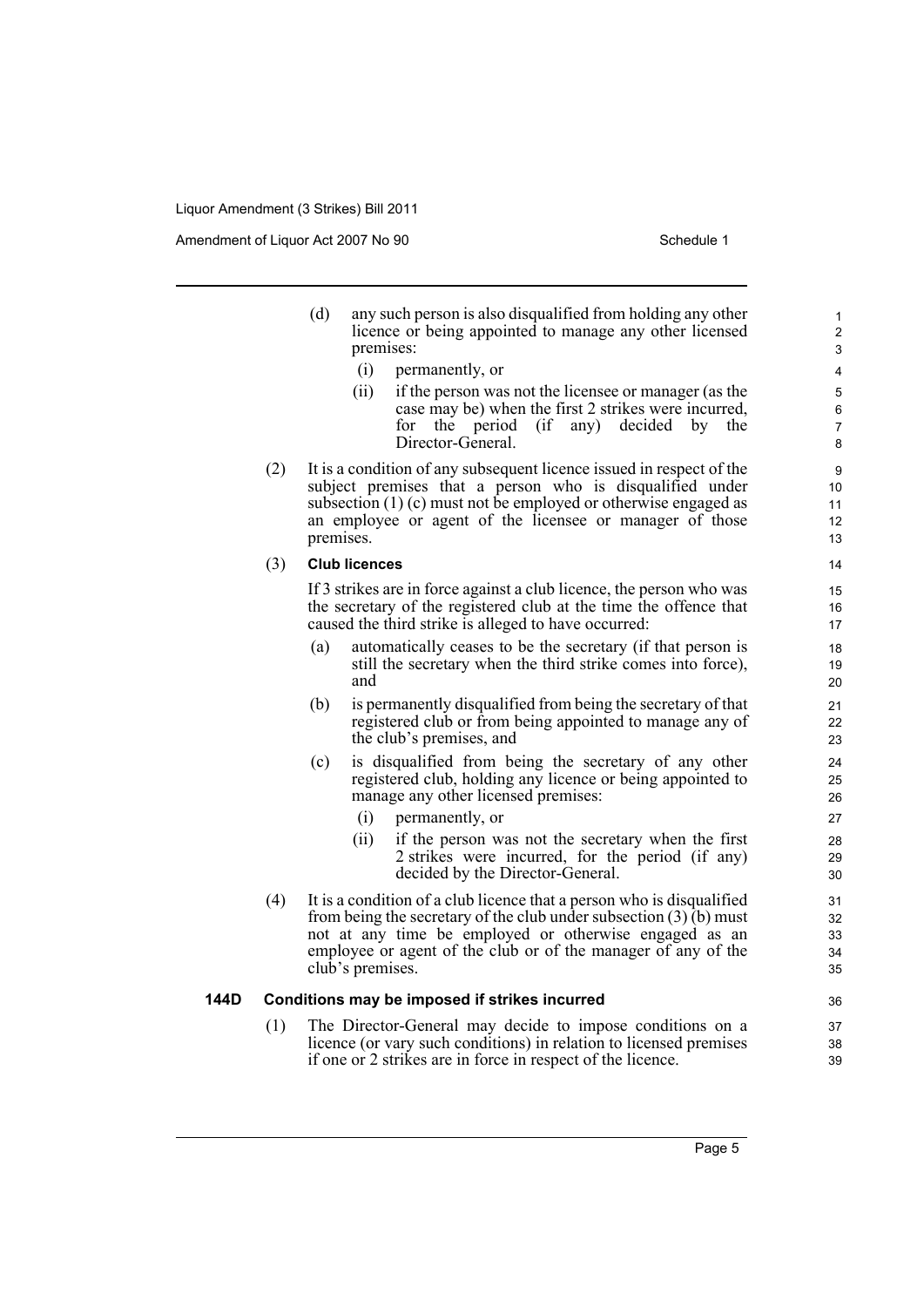|      | (2) |       | If one strike is in force, the conditions may relate to any one or<br>more of the following:                                                                                                                                                                                                                     | 1<br>$\overline{\mathbf{c}}$ |
|------|-----|-------|------------------------------------------------------------------------------------------------------------------------------------------------------------------------------------------------------------------------------------------------------------------------------------------------------------------|------------------------------|
|      |     | (a)   | the use of plans of management and incident registers,                                                                                                                                                                                                                                                           | 3                            |
|      |     | (b)   | prohibitions on the use of glass or other breakable<br>containers,                                                                                                                                                                                                                                               | $\overline{4}$<br>5          |
|      |     | (c)   | the engagement of persons to promote responsible service<br>of alcohol.                                                                                                                                                                                                                                          | 6<br>$\overline{7}$          |
|      |     | (d)   | any other matter that may be prescribed by the regulations.                                                                                                                                                                                                                                                      | 8                            |
|      | (3) |       | If 2 strikes are in force, the conditions may relate to any one or<br>more of the following:                                                                                                                                                                                                                     | 9<br>10                      |
|      |     | (a)   | any matter referred to in subsection (2),                                                                                                                                                                                                                                                                        | 11                           |
|      |     | (b)   | the implementation of security measures,                                                                                                                                                                                                                                                                         | 12                           |
|      |     | (c)   | prohibiting patrons from entering at certain times,                                                                                                                                                                                                                                                              | 13                           |
|      |     | (d)   | prohibiting the sale or supply of liquor at all times for a<br>period of up to 6 months,                                                                                                                                                                                                                         | 14<br>15                     |
|      |     | (e)   | prohibiting the sale or supply of liquor at certain times,                                                                                                                                                                                                                                                       | 16                           |
|      |     | (f)   | prohibiting the sale or supply of certain types of liquor<br>(including liquor with a high alcohol content or liquor that<br>is intended to be consumed rapidly such as a shot),                                                                                                                                 | 17<br>18<br>19               |
|      |     | (g)   | prohibiting certain types of entertainment,                                                                                                                                                                                                                                                                      | 20                           |
|      |     | (h)   | the persons who may be appointed as a manager,                                                                                                                                                                                                                                                                   | 21                           |
|      |     | (i)   | reducing or changing trading hours,                                                                                                                                                                                                                                                                              | 22                           |
|      |     | (i)   | any other matter that may be prescribed by the regulations.                                                                                                                                                                                                                                                      | 23                           |
|      | (4) |       | A condition cannot be imposed under this section for a period of<br>more than 24 months.                                                                                                                                                                                                                         | 24<br>25                     |
|      | (5) | time. | The Director-General may decide to revoke a condition at any                                                                                                                                                                                                                                                     | 26<br>27                     |
|      | (6) |       | A strike ceasing to be in force in respect of a licence does not<br>cause a condition imposed under this section to cease to apply.                                                                                                                                                                              | 28<br>29                     |
| 144E |     |       | Incurring a first strike                                                                                                                                                                                                                                                                                         | 30                           |
|      |     | (a)   | A first strike is incurred in respect of a licence if no other strike<br>is in force in respect of the licence and a relevant person in<br>relation to the licence is charged with committing a prescribed<br>offence (the <i>trigger offence</i> ) and:<br>within 12 months before the day on which the trigger | 31<br>32<br>33<br>34<br>35   |
|      |     |       | offence is alleged to have been committed, 2 other<br>prescribed offences are alleged to have been committed                                                                                                                                                                                                     | 36<br>37                     |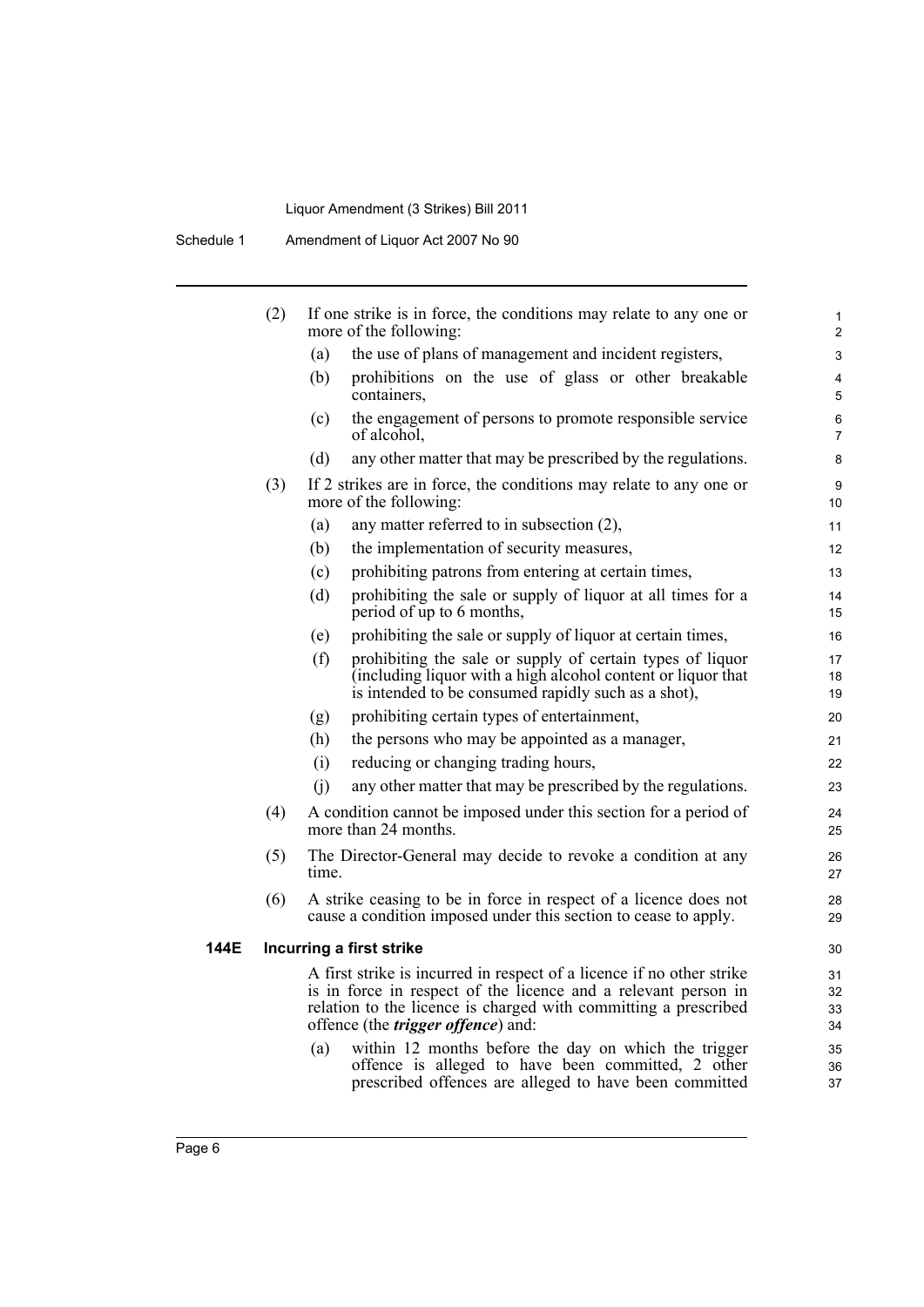Amendment of Liquor Act 2007 No 90 Schedule 1

and charges for those offences have been made against one or more relevant persons in relation to the licence (regardless of whether those charges have been withdrawn or dismissed), or

(b) the Director-General decides that a strike should be incurred because of the seriousness of the alleged trigger offence or because of the seriousness of any harm that may have resulted from, or been associated with, the commission of that alleged offence.

#### **144F Incurring a second strike**

- (1) A second strike is incurred in respect of a licence if one strike (the *first strike*) is in force in respect of the licence and a relevant person in relation to the licence is charged with committing a prescribed offence (the *trigger offence*) and:
	- (a) the first strike came into force within 12 months before the day on which the trigger offence is alleged to have been committed, and
	- (b) another prescribed offence (the *supporting offence*) is alleged to have been committed since the first strike came into force and a charge for the offence has been made against a relevant person in relation to the licence (regardless of whether the charge has been withdrawn or dismissed), and
	- (c) both the trigger offence and the supporting offence (even if different types of offences) are each the same type of offence as an offence that caused the first strike.
- (2) Alternatively, a second strike is incurred in respect of a licence if:
	- (a) one strike (the *first strike*) is in force in respect of the licence, and
	- (b) a prescribed offence is alleged to have been committed within 12 months after the first strike came into force, and
	- (c) a relevant person in relation to the licence is charged with committing the prescribed offence, and
	- (d) the Director-General decides that a strike should be incurred.
- (3) The Director-General may decide under subsection (2) that a strike should be incurred only if:
	- (a) the Director-General is satisfied that a strike should be incurred because of the seriousness of the alleged offence or the seriousness of any harm that may have resulted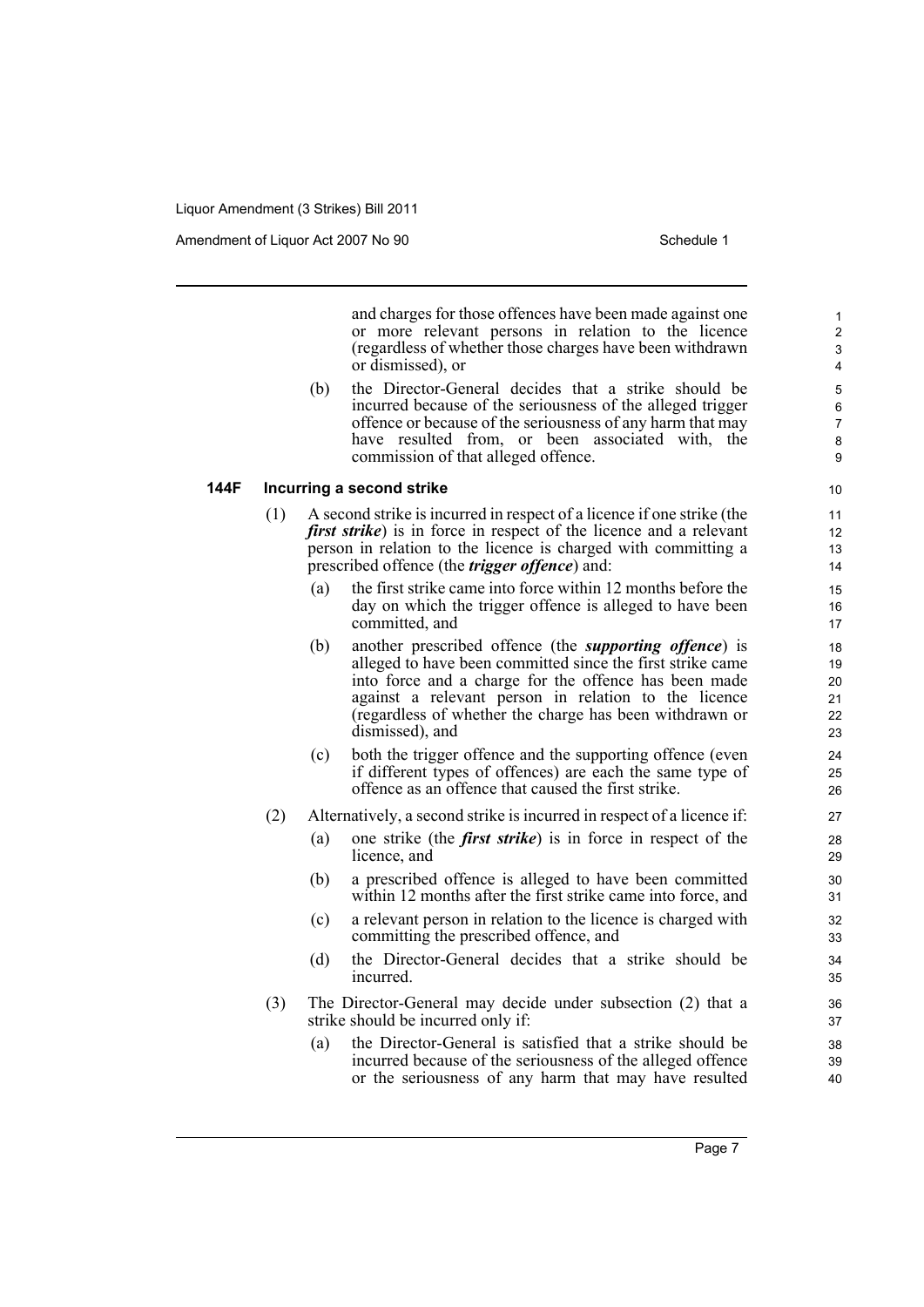from, or been associated with, the commission of the alleged offence, or

- (b) at least one other prescribed offence is alleged to have been committed since the first strike came into force and a charge for the offence has been made against a relevant person in relation to the licence (regardless of whether the charge has been withdrawn or dismissed) and the Director-General is satisfied that a strike should be incurred in the circumstances.
- (4) For the purposes of this section, an offence is the same type of offence as another offence if the offence is charged under the same provision of this Act or the regulations as that other offence or under the same provision as any one of the offences that may be taken to be that other offence because of section 144B (2) (c).

### **144G Incurring a third strike**

- (1) A third strike may be incurred in respect of the licence if:
	- (a) 2 strikes are in force in respect of the licence, and
	- (b) within 12 months after the second of those strikes came into force, a prescribed offence is alleged to have occurred and a relevant person in relation to the licence is charged with the offence and the charge has not been withdrawn or dismissed, and
	- (c) the Director-General decides that a strike should be incurred in the circumstances.
- (2) Before deciding that a third strike should be incurred in respect of a licence, the Director-General must be satisfied that since the date of the first alleged offence that caused the first strike, at least 6 charges have been proven for prescribed offences by one or more relevant persons in relation to the licence.
- (3) However, if a strike has been incurred in relation to a charge because of section 144E (b) or 144F (3) (a), that charge, if proven, counts as 3 charges towards the total of 6 charges required by subsection (2).
- (4) For the purposes of this section, a *charge is proven* if: (a) an amount is paid under a penalty notice in respect of the
	- offence to which the charge relates, or
	- (b) a finding of guilt (being a finding that is not the subject of an appeal) is made by a court in relation to that offence.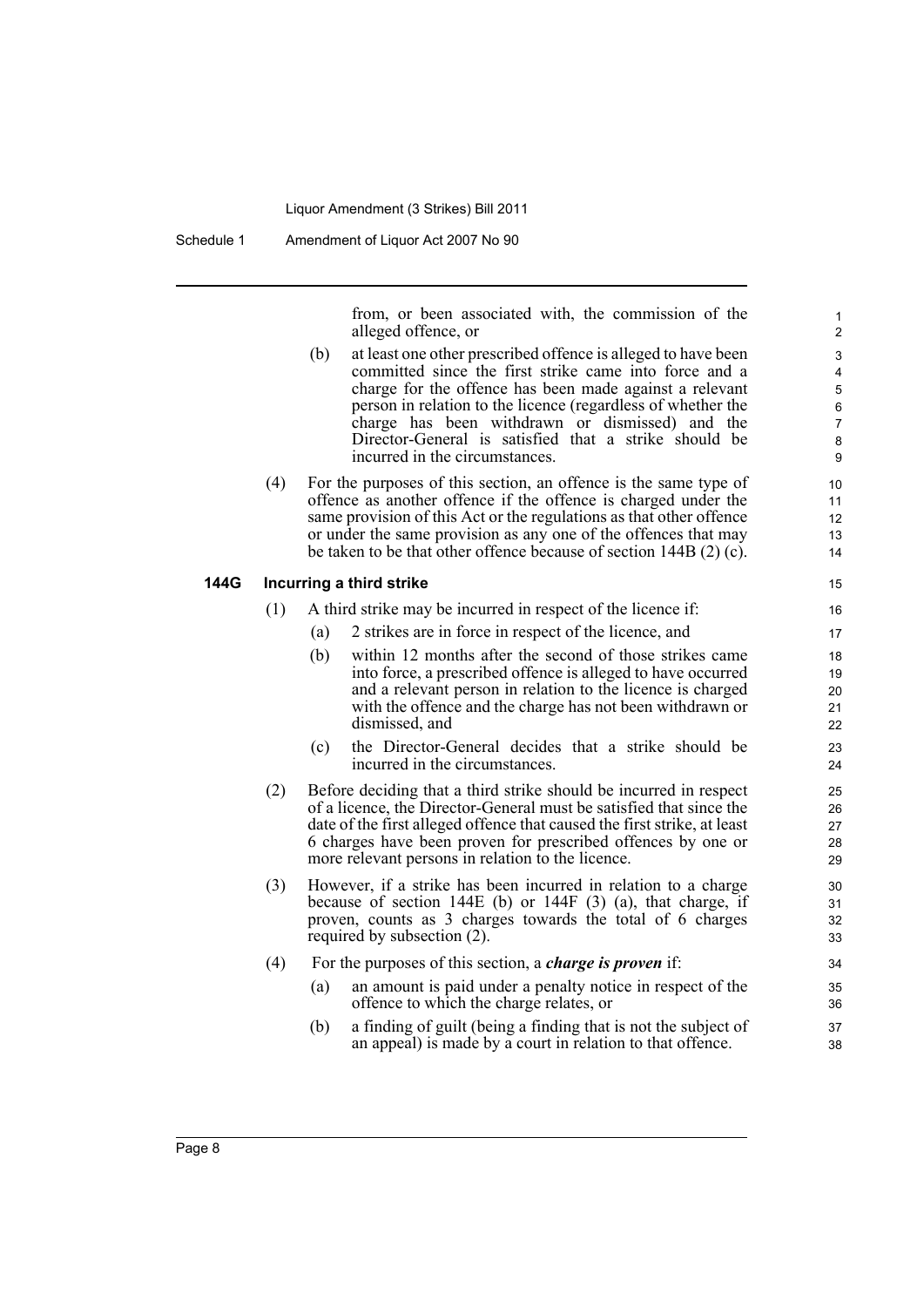Amendment of Liquor Act 2007 No 90 Schedule 1

| 144H |     |       |             | When strikes are in force                                                                                                                                                                                                                                  | $\mathbf{1}$               |
|------|-----|-------|-------------|------------------------------------------------------------------------------------------------------------------------------------------------------------------------------------------------------------------------------------------------------------|----------------------------|
|      | (1) |       |             | A strike comes into force:                                                                                                                                                                                                                                 | $\mathbf{2}$               |
|      |     | (a)   |             | on the day on which an offence is alleged to have occurred<br>being the last (or only) offence that caused the strike, or                                                                                                                                  | 3<br>4                     |
|      |     | (b)   |             | in the case of a third strike, on the day decided by the<br>Director-General and notified in writing to the licensee.                                                                                                                                      | $\mathbf 5$<br>6           |
|      | (2) |       |             | A strike ceases to be in force on the day decided by the<br>Director-General and notified in writing to the licensee.                                                                                                                                      | 7<br>8                     |
|      | (3) |       |             | The Director-General must decide that one strike ceases to be in<br>force in respect of a licence for each 12–month period that passes<br>without a relevant person in relation to the licence being charged<br>with a prescribed offence.                 | 9<br>10<br>11<br>12        |
|      | (4) |       |             | The Director-General may also decide that a strike ceases to be in<br>force if one or more of the charges that caused the strike to be<br>incurred are withdrawn or dismissed.                                                                             | 13<br>14<br>15             |
|      | (5) |       | dismissed.  | A strike does not automatically cease to be in force even if all of<br>the charges that caused the strike to be incurred are withdrawn or                                                                                                                  | 16<br>17<br>18             |
| 144I |     |       |             | Matters to be considered by Director-General                                                                                                                                                                                                               | 19                         |
|      | (1) | Part: |             | The Director-General must, when making a decision under this                                                                                                                                                                                               | 20<br>21                   |
|      |     | (a)   |             | notify the following persons in writing that the<br>Director-General is deciding the matter and invite those<br>persons to make a submission within a specified period of<br>at least 21 days:                                                             | 22<br>23<br>24<br>25       |
|      |     |       | (i)<br>(ii) | the licensee,                                                                                                                                                                                                                                              | 26                         |
|      |     |       |             | the manager (if any) of the premises to which the<br>licence relates,                                                                                                                                                                                      | 27<br>28                   |
|      |     |       | (iii)       | if the Director-General is deciding whether a third<br>strike should be incurred, the business owner and<br>the owner of the premises to which the licence<br>relates and any former licensee or manager who<br>may be adversely affected by the decision, | 29<br>30<br>31<br>32<br>33 |
|      |     |       | (iv)        | any other person prescribed by the regulations, and                                                                                                                                                                                                        | 34                         |
|      |     | (b)   |             | take into account any submissions received before the end<br>of the specified period from any of the following:                                                                                                                                            | 35<br>36                   |
|      |     |       | (i)         | a person referred to in paragraph (a),                                                                                                                                                                                                                     | 37                         |
|      |     |       | (ii)        | the NSW Police Force,                                                                                                                                                                                                                                      | 38                         |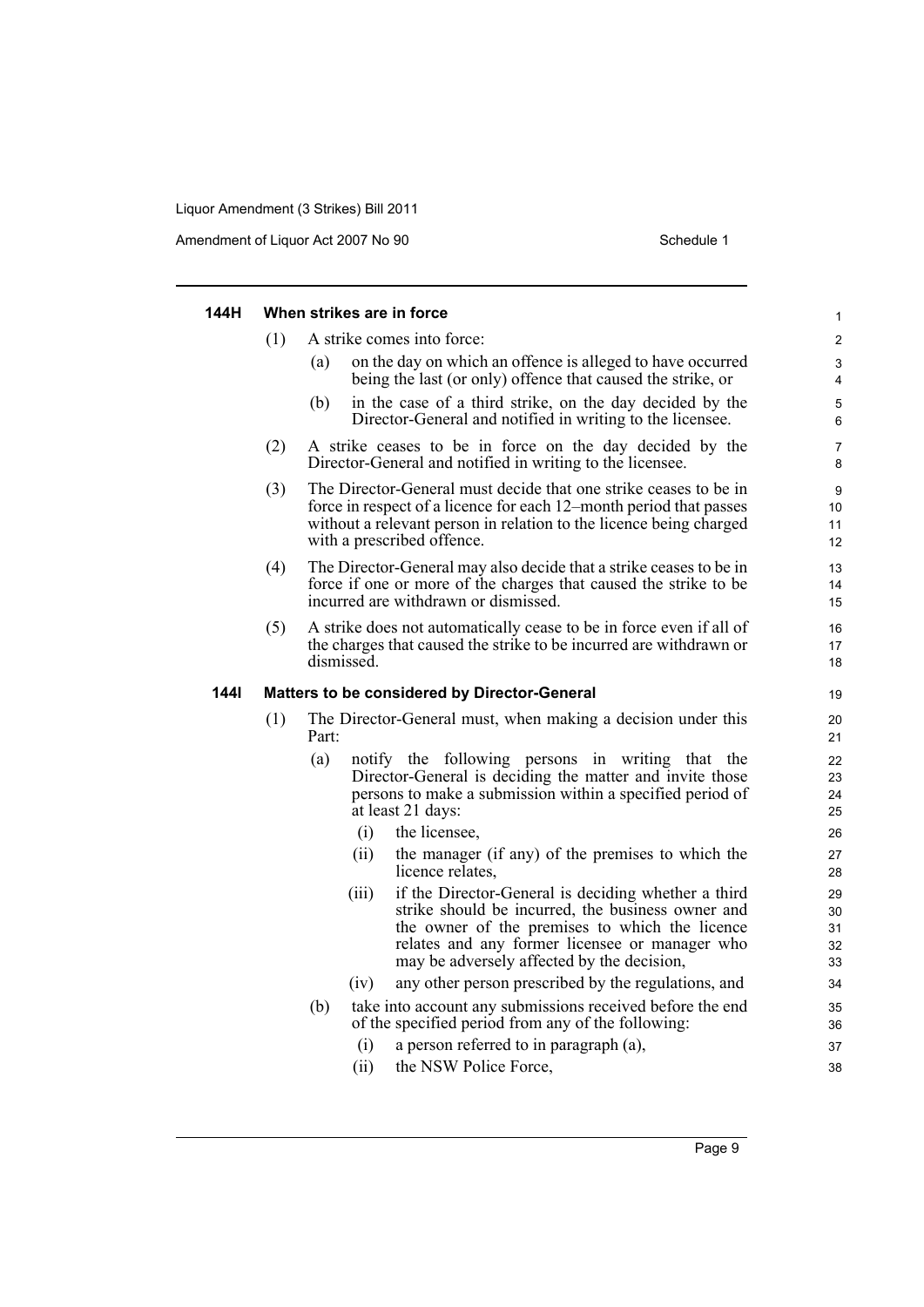Schedule 1 Amendment of Liquor Act 2007 No 90

|     | (iii)  | the Office of Liquor, Gaming and Racing,<br>Department of Trade and Investment, Regional<br>Infrastructure and Services,                    | 1<br>$\overline{2}$<br>3 |
|-----|--------|---------------------------------------------------------------------------------------------------------------------------------------------|--------------------------|
|     | (iv)   | the Bureau of Crime Statistics and Research of the                                                                                          | 4                        |
|     |        | Department of Attorney General and Justice, and                                                                                             | 5                        |
|     | (c)    | take into account each of the following to the extent that it                                                                               | 6                        |
|     |        | is relevant to the decision:                                                                                                                | 7                        |
|     | (i)    | whether the premises to which the licence relates                                                                                           | 8                        |
|     |        | (the <i>licensed premises</i> ) were declared premises<br>within the meaning of Schedule 4 when the offences                                | 9<br>10                  |
|     |        | that caused a strike are alleged to have occurred,                                                                                          | 11                       |
|     | (ii)   | whether any of the charges that caused a strike to be<br>incurred have been withdrawn or dismissed,                                         | 12<br>13                 |
|     | (iii)  | the size and patron capacity of the licensed premises                                                                                       | 14                       |
|     |        | and how this may impact on the ability of the                                                                                               | 15                       |
|     |        | licensee or manager to prevent the occurrence of<br>prescribed offences,                                                                    | 16<br>17                 |
|     | (iv)   | the history and nature of the commission of                                                                                                 | 18                       |
|     |        | prescribed offences by relevant persons in relation                                                                                         | 19                       |
|     |        | to the licence or on or in relation to the licensed                                                                                         | 20                       |
|     |        | premises,                                                                                                                                   | 21                       |
|     | (v)    | the history and nature of violent incidents that have<br>occurred in connection with the licensed premises,                                 | 22<br>23                 |
|     | (vi)   | whether other action would be preferable to                                                                                                 | 24                       |
|     |        | imposing a condition or deciding that a strike should<br>be incurred,                                                                       | 25<br>26                 |
|     | (vii)  | whether there have been changes to the persons who                                                                                          | 27                       |
|     |        | are the licensee, manager or business owner,                                                                                                | 28                       |
|     | (viii) | any other matter prescribed by the regulations.                                                                                             | 29                       |
| (2) |        | Nothing in this section prevents the Director-General from taking                                                                           | 30                       |
|     |        | into account any other matter that the Director-General thinks is                                                                           | 31                       |
|     |        | relevant to his or her proper making of a decision under this Part.                                                                         | 32                       |
| (3) |        | The Director-General must, as soon as practicable after making a                                                                            | 33                       |
|     |        | decision under this Part, give notice in writing of the decision, the<br>reasons for the decision and any right of review in respect of the | 34<br>35                 |
|     |        | decision to each person that the Director-General is required to                                                                            | 36                       |
|     |        | notify under subsection $(1)$ $(a)$ in respect of the decision.                                                                             | 37                       |
| (4) | A      | the<br>submission provided to<br>Director-General<br>under                                                                                  | 38                       |
|     |        | subsection (1) (b) (i) may not be used for the purposes of                                                                                  | 39                       |
|     |        | prosecuting an offence under this Act.                                                                                                      | 40                       |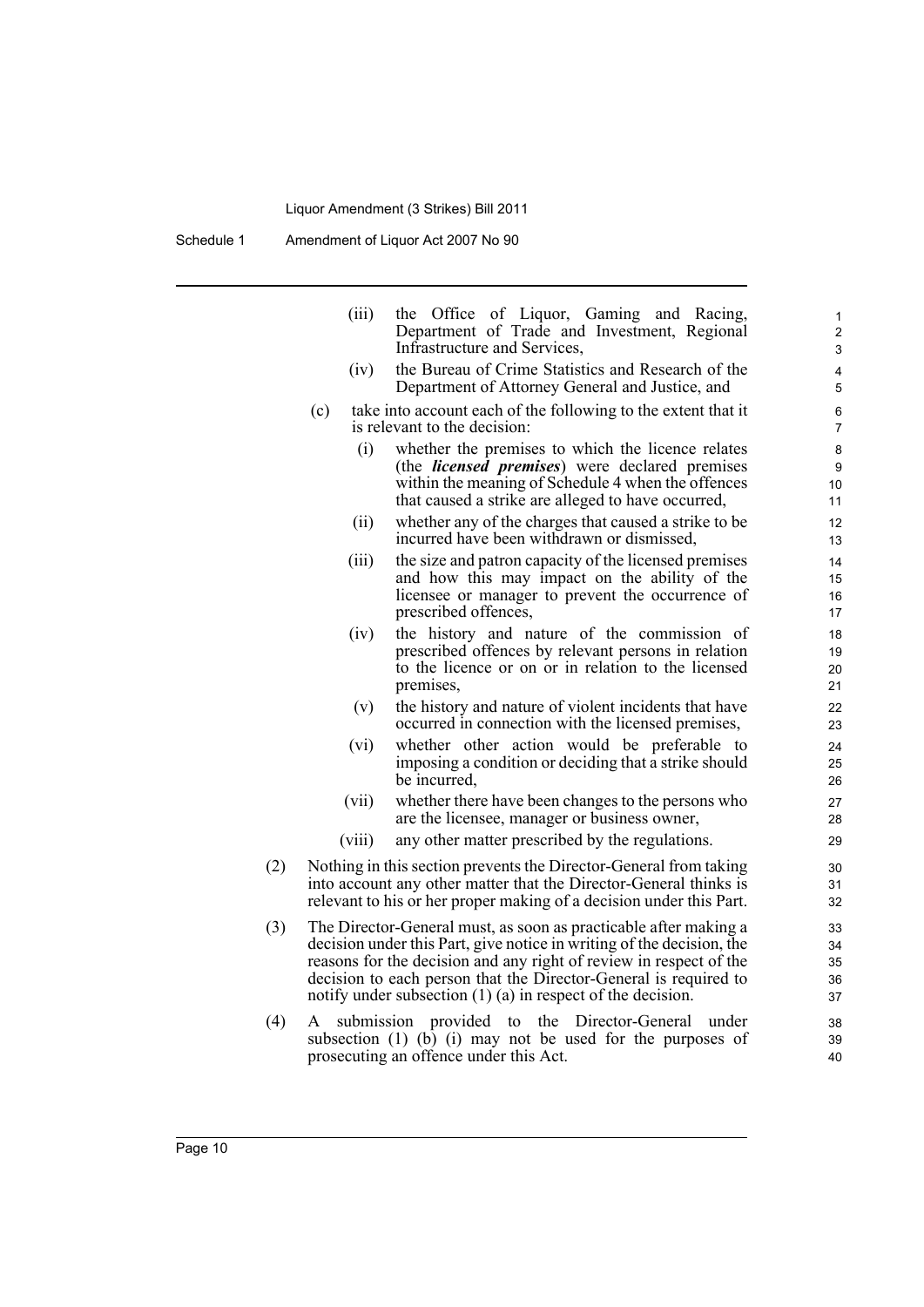Amendment of Liquor Act 2007 No 90 Schedule 1

|     | 144J   | <b>Reviews</b>                                        | 1                                                                                                                                                                                                                                                                    |                                    |  |  |  |
|-----|--------|-------------------------------------------------------|----------------------------------------------------------------------------------------------------------------------------------------------------------------------------------------------------------------------------------------------------------------------|------------------------------------|--|--|--|
|     |        | (1)                                                   | An application for the review of a decision of the<br>Director-General under this Part may be made to<br>the<br>Administrative Decisions Tribunal by any person that the<br>Director-General is required to notify under section 144I in<br>respect of the decision. | $\overline{c}$<br>3<br>4<br>5<br>6 |  |  |  |
|     |        | (2)                                                   | Any such application is to be made no later than 21 days after the<br>applicant receives notice in writing of the Director-General's<br>decision under section 144I.                                                                                                 | 7<br>8<br>9                        |  |  |  |
|     |        | (3)                                                   | Part 2 of Chapter 5 of the Administrative Decisions Tribunal Act<br>1997 does not apply to an application to the Administrative<br>Decisions Tribunal for a review of a decision of the<br>Director-General under this Part.                                         | 10<br>11<br>12<br>13               |  |  |  |
|     |        | (4)                                                   | An application for such a review does not operate to stay the<br>decision of the Director-General unless the Administrative<br>Decisions Tribunal otherwise directs.                                                                                                 | 14<br>15<br>16                     |  |  |  |
|     |        | (5)                                                   | In determining an application for review under this section, the<br>Administrative Decisions Tribunal must take into account any<br>matter that the Director-General is required to take into account<br>in making the decision that is the subject of the review.   | 17<br>18<br>19<br>20               |  |  |  |
| [4] |        |                                                       | <b>Section 150 Penalty notices</b>                                                                                                                                                                                                                                   | 21                                 |  |  |  |
|     |        |                                                       | Insert "or 9A" after "Part 9" in section 150 (5).                                                                                                                                                                                                                    | 22                                 |  |  |  |
| [5] |        | <b>Schedule 1 Savings and transitional provisions</b> |                                                                                                                                                                                                                                                                      |                                    |  |  |  |
|     |        |                                                       | Insert at the end of clause $1(1)$ :                                                                                                                                                                                                                                 | 24                                 |  |  |  |
|     |        |                                                       | Liquor Amendment (3 Strikes) Act 2011                                                                                                                                                                                                                                | 25                                 |  |  |  |
| [6] |        | Schedule 1, Part 6                                    |                                                                                                                                                                                                                                                                      |                                    |  |  |  |
|     |        |                                                       | Insert after Part 5:                                                                                                                                                                                                                                                 | 27                                 |  |  |  |
|     | Part 6 |                                                       | Provisions consequent on enactment of<br><b>Liquor Amendment (3 Strikes) Act 2011</b>                                                                                                                                                                                | 28<br>29                           |  |  |  |
|     | 32     |                                                       | Offences occurring before commencement of Part 9A                                                                                                                                                                                                                    | 30                                 |  |  |  |
|     |        |                                                       | Part 9A does not apply to or in respect of an offence committed,<br>or alleged to have been committed, before the commencement of<br>that Part.                                                                                                                      | 31<br>32<br>33                     |  |  |  |